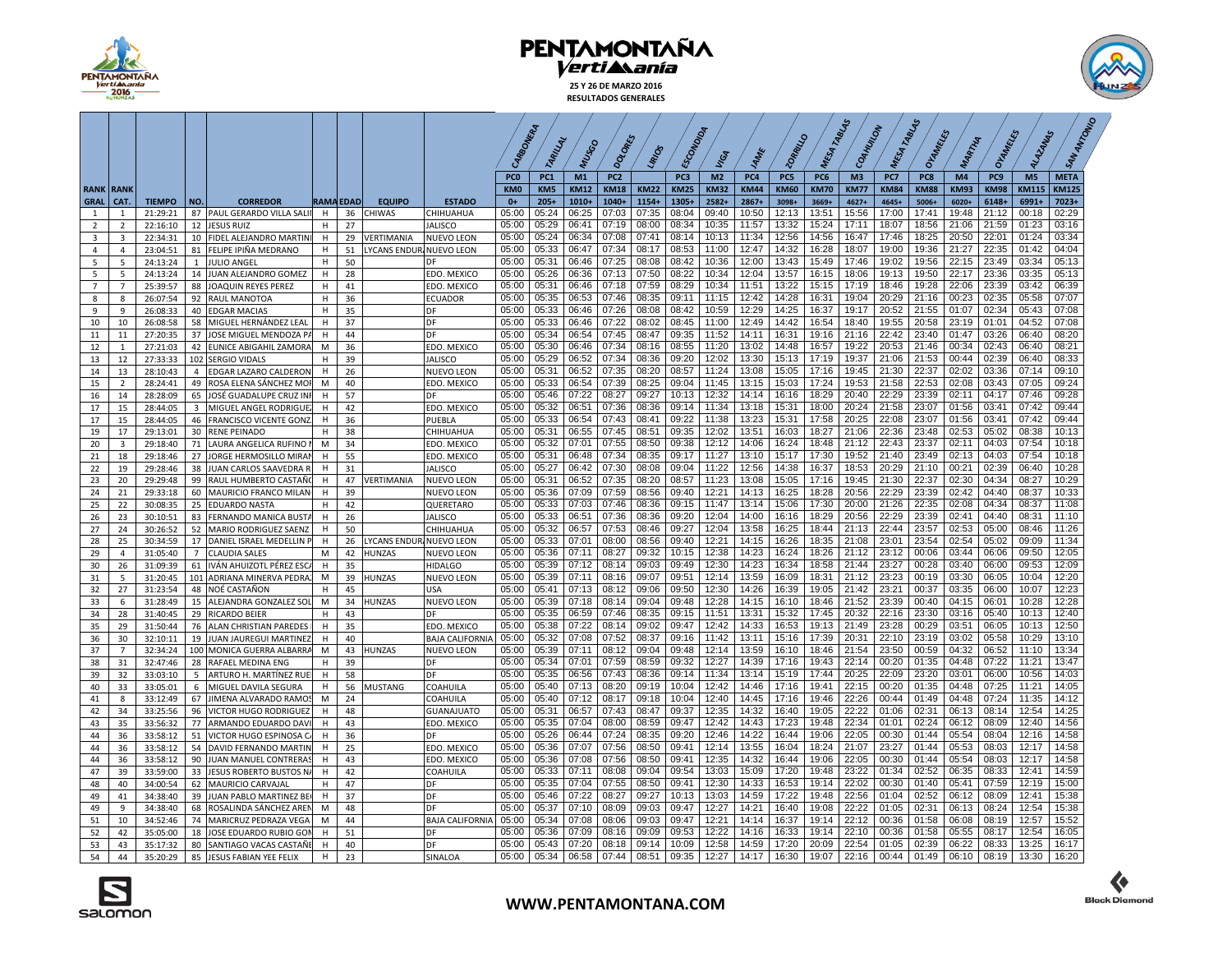

**25 Y 26 DE MARZO 2016 RESULTADOS GENERALES**



|                  |      |               |                |                               |             |                  |                    |                        |                 |                 |             |                 |             |                  |                |             |             | MESA TABLIS |                |             | TABLAS      |             |                 |                |              |
|------------------|------|---------------|----------------|-------------------------------|-------------|------------------|--------------------|------------------------|-----------------|-----------------|-------------|-----------------|-------------|------------------|----------------|-------------|-------------|-------------|----------------|-------------|-------------|-------------|-----------------|----------------|--------------|
|                  |      |               |                |                               |             |                  |                    |                        | CARBONIA        | TARILLAL        | MUSSO       | <b>DOLONES</b>  | LIRIOS      | <b>Ercompton</b> | VIGA           | 14ME        | PORRATIO    |             | COAHUULON      | MESA        | OHAMRES     | MARTINA     | Orangels        | ALAZANAS       |              |
|                  |      |               |                |                               |             |                  |                    |                        | PC <sub>0</sub> | PC <sub>1</sub> | M1          | PC <sub>2</sub> |             | PC3              | M <sub>2</sub> | PC4         | PC5         | PC6         | M <sub>3</sub> | PC7         | PC8         | M4          | PC <sub>9</sub> | M <sub>5</sub> | <b>META</b>  |
| <b>RANK RANK</b> |      |               |                |                               |             |                  |                    |                        | KM <sub>0</sub> | KM5             | <b>KM12</b> | <b>KM18</b>     | <b>KM22</b> | <b>KM25</b>      | <b>KM32</b>    | <b>KM44</b> | <b>KM60</b> | <b>KM70</b> | <b>KM77</b>    | <b>KM84</b> | <b>KM88</b> | <b>KM93</b> | <b>KM98</b>     | <b>KM115</b>   | <b>KM125</b> |
| <b>GRAL</b>      | CAT. | <b>TIEMPO</b> | NO.            | <b>CORREDOR</b>               |             | <b>RAMA EDAD</b> | <b>EQUIPO</b>      | <b>ESTADO</b>          | $0+$            | $205+$          | $1010+$     | $1040+$         | $1154+$     | 1305+            | 2582+          | 2867+       | 3098+       | $3669+$     | $4627+$        | 4645+       | 5006+       | 6020+       | 6148+           | 6991+          | 7023+        |
| 55               | 45   | 35:23:41      |                | 36 RICARDO SOTO ALEMAN        | H           | 32               |                    | MICHOACAN              | 05:00           | 05:39           | 07:10       | 08:05           | 08:57       | 09:47            | 12:56          | 15:09       | 17:20       | 19:48       | 22:56          | 01:05       | 02:52       | 06:35       | 08:32           | 13:10          | 16:23        |
| 56               | 46   | 35:25:42      |                | 89 DARIO ILESCA               | H           | 31               |                    | CHIHUAHUA              | 05:00           | 05:37           | 07:11       | 08:27           | 09:32       | 10:16            | 12:56          | 15:09       | 17:27       | 20:06       | 23:05          | 01:28       | 02:49       | 06:22       | 08:45           | 13:26          | 16:25        |
| 57               | 47   | 35:33:52      |                | 11 JOSÉ LEÓN TERREZ BOLAÑO    | H           | 33               | <b>TEAM TERREZ</b> | CAMPECHE               | 05:00           | 05:30           | 06:42       | 07:19           | 07:56       | 08:31            | 11:00          | 12:42       | 14:28       | 16:54       | 20:15          | 22:08       | 22:58       | 04:05       | 07:00           | 13:10          | 16:33        |
| 58               | 48   | 35:45:49      |                | 22 VICTOR MANUEL BATIZ BEL    | H           | 41               |                    | SINALOA                | 05:00           | 05:35           | 07:16       | 08:14           | 09:03       | 09:49            | 13:08          | 15:11       | 17:44       | 20:55       | 00:17          | 02:41       | 03:39       | 07:13       | 09:23           | 13:50          | 16:45        |
| 59               | 49   | 35:56:23      |                | 24 FRANCISCO JAVIER TOLEDO    | н           | 45               |                    | EDO. MEXICO            | 05:00           | 05:34           | 06:59       | 07:55           | 08:53       | 09:48            | 12:42          | 15:01       | 17:45       | 20:18       | 23:05          | 01:28       | 02:48       | 06:40       | 09:19           | 13:51          | 16:56        |
|                  |      | <b>DNF</b>    |                | 93 SHERYL RIZZO VARELA        | M           | 27               |                    | <b>NUEVO LEON</b>      | 05:00           | 05:33           | 07:04       | 07:45           | 08:49       | 09:36            | 12:11          | 13:53       | 16:00       | 18:25       | 21:05          | 22:28       | 23:24       | <b>DNF</b>  |                 |                |              |
|                  |      | <b>DNF</b>    |                | 57 ALFONSO ALEJANDRO GAR      | H           | 32               |                    | MICHOACAN              | 05:00           | 05:32           | 06:56       | 07:52           | 08:37       | 09:20            | 12:15          | 13:50       | 15:48       | 18:24       | 21:35          | 00:15       | 01:47       | <b>DNF</b>  |                 |                |              |
|                  |      | <b>DNF</b>    |                | 69 JUAN CARLOS LÓPEZ SOTO     | н           | 39               |                    | DF                     | 05:00           | 05:33           |             | 06:58 07:42     | 08:48       | 09:38            | 12:35          | 14:20       | 16:40       | 19:13       | 22:34          | 01:01       | 02:24       | <b>DNF</b>  |                 |                |              |
|                  |      | <b>DNF</b>    |                | 47 IGNACIO GERARDO GONZA      | H           | 56               |                    | CHIHUAHUA              | 05:00           | 05:35           | 07:12       | 08:15           | 09:09       | 09:54            | 12:53          | 15:00       | 17:30       | 20:06       | 23:33          | 02:45       | 03:48       | <b>DNF</b>  |                 |                |              |
|                  |      | <b>DNF</b>    | 78             | JUAN MAYEN VILLAGRANA         | н           | 34               |                    | EDO. MEXICO            | 05:00           | 05:35           | 07:08       | 08:05           | 09:08       | 09:50            | 12:51          | 14:58       | 17:18       | 19:49       | 23:12          | 01:38       | <b>DNF</b>  |             |                 |                |              |
|                  |      | <b>DNF</b>    |                | 50 JULIO CANTU SALAZAR        | H           | 30               |                    | QUERETARO              | 05:00           | 05:36           | 07:11       | 08:06           | 08:59       | 09:41            | 12:43          | 15:01       | 17:39       | 20:18       | 23:23          | 01:47       | <b>DNF</b>  |             |                 |                |              |
|                  |      | <b>DNF</b>    |                | 16 EVELYN CORONADO RAMIR      | M           | 29               | <b>HUNZAS</b>      | <b>NUEVO LEON</b>      | 05:00           | 05:37           | 07:21       | 08:13           | 09:07       | 09:58            | 13:00          | 15:03       | 17:31       | 19:59       | 23:33          | 02:48       | <b>DNF</b>  |             |                 |                |              |
|                  |      | <b>DNF</b>    | 79             | <b>ALEJANDRO GARZA</b>        | H           | 29               |                    | COAHUILA               | 05:00           | 05:30           | 06:43       | 07:19           | 08:02       | 08:39            | 10:37          | 12:00       | 13:57       | 16:00       | 18:42          | 20:34       | <b>DNF</b>  |             |                 |                |              |
|                  |      | <b>DNF</b>    |                | 13 DIEGO CASTILLO MARTÃ-NI    | H           | 31               |                    | DF                     | 05:00           | 05:34           | 07:01       | 07:51           | 08:37       | 09:18            | 12:07          | 13:59       | 16:02       | 18:20       | 21:00          | 22:48       | <b>DNF</b>  |             |                 |                |              |
|                  |      | <b>DNF</b>    | 98             | EDGAR SOTO LIZARRAGA          | H.          | 40               |                    | EDO. MEXICO            | 05:00           | 05:33           | 06:58       | 07:48           | 08:37       | 09:17            | 11:45          | 13:30       | 15:31       | 18:18       | 21:03          | 23:27       | <b>DNF</b>  |             |                 |                |              |
|                  |      | <b>DNF</b>    | 41             | <b>HECTOR GUILLERMO RIVER</b> | H           | 45               |                    | <b>HIDALGO</b>         | 05:00           | 05:43           | 07:34       | 08:48           | 09:45       | 10:36            | 14:15          | 15:51       | 17:26       | 19:59       | 22:15          | 00:48       | <b>DNF</b>  |             |                 |                |              |
|                  |      | <b>DNF</b>    | 53             | LUIS FELIPE DELGADO BUST      | н           | 28               |                    | CHIHUAHUA              | 05:00           | 05:25           | 06:30       | 07:11           | 07:47       | 08:25            | 10:34          | 12:29       | 14:51       | 17:36       | <b>DNF</b>     |             |             |             |                 |                |              |
|                  |      | <b>DNF</b>    | 91             | EDITH ESPINOSA TORRES         | M           | 46               |                    | DF                     | 05:00           | 05:35           | 07:05       | 08:16           | 09:11       | 09:54            | 12:40          | 14:20       | 16:31       | 19:16       | <b>DNF</b>     |             |             |             |                 |                |              |
|                  |      | <b>DNF</b>    |                | 44 JORGE MARTIN PAVON RIV     | $\mathsf H$ | 35               |                    | EDO. MEXICO            | 05:00           | 05:34           | 07:03       | 07:55           | 08:50       | 09:38            | 12:12          | 14:06       | 16:26       | 19:38       | <b>DNF</b>     |             |             |             |                 |                |              |
|                  |      | <b>DNF</b>    | 94             | DIEGO ERNESTO GOMEZ IÑ        | H           | 22               |                    | <b>NUEVO LEON</b>      | 05:00           | 05:41           | 07:13       | 08:17           | 09:19       | 10:04            | 12:43          | 14:45       | 17:16       | 19:46       | <b>DNF</b>     |             |             |             |                 |                |              |
|                  |      | <b>DNF</b>    | 72             | CESAR DANIEL FLORES ESCI      | H           | 35               |                    | COAHUILA               | 05:00           | 05:41           | 07:07       | 08:04           | 09:03       | 09:52            | 12:02          | 14:09       | 17:12       | 20:04       | <b>DNF</b>     |             |             |             |                 |                |              |
|                  |      | <b>DNF</b>    | 20             | <b>HOUSTON GUITERREZ</b>      | Н.          | 33               | <b>HUNZAS</b>      | <b>NUEVO LEON</b>      | 05:00           | 05:37           | 07:12       | 08:11           | 09:07       | 09:48            | 12:40          | 14:45       | 17:10       | 20:09       | <b>DNF</b>     |             |             |             |                 |                |              |
|                  |      | DNF           |                | 26 ALEJANDRO PEREZ RAYON      | Н.          | 40               |                    | EDO. MEXICO            | 05:00           | 05:43           | 07:22       | 08:26           | 09:28       | 10:20            | 13:03          | 14:53       | 17:20       | 20:09       | <b>DNF</b>     |             |             |             |                 |                |              |
|                  |      | <b>DNF</b>    | 21             | ORQUIDEA CHONG MOREN          | M           | 35               |                    | DF                     | 05:00           | 05:39           | 07:25       | 08:39           | 09:38       | 10:24            | 13:40          | 16:21       | 17:56       | 20:55       | <b>DNF</b>     |             |             |             |                 |                |              |
|                  |      | <b>DNF</b>    | 97             | <b>GEAN IVAN DAGNINO MAR</b>  | H           | 40               |                    | SINALOA                | 05:00           | 05:35           | 07:16       | 08:14           | 09:04       | 09:50            | 13:07          | 15:20       | 17:45       | 20:55       | <b>DNF</b>     |             |             |             |                 |                |              |
|                  |      | <b>DNF</b>    |                | 84 JUAN BECERRIL GALLARDO     | H           | 47               |                    | DF                     | 05:00           | 05:32           | 06:46       | 07:26           | 08:08       | 08:42            | 11:25          | 13:03       | 14:49       | <b>DNF</b>  |                |             |             |             |                 |                |              |
|                  |      | <b>DNF</b>    | 34             | ARTURO RODRIGUEZ MART         | н           | 48               |                    | EDO. MEXICO            | 05:00           | 05:25           | 07:04       | 07:55           | 08:48       | 09:38            | 12:42          | 14:43       | 17:28       | <b>DNF</b>  |                |             |             |             |                 |                |              |
|                  |      | <b>DNF</b>    | $\overline{2}$ | JOSE DOMINGO RODRIGUE         | Н.          | 34               |                    | <b>JALISCO</b>         | 05:00           | 05:25           | 06:28 07:04 |                 | 07:38       | 08:08            | 10:24          | 12:54       | <b>DNF</b>  |             |                |             |             |             |                 |                |              |
|                  |      | <b>DNF</b>    |                | 86 CARLOS AMADOR CARBALL      | H           | 45               |                    | PUEBLA                 | 05:00           | 05:27           | 06:39       | 07:12           | 07:48       | 08:20            | 10:38          | 12:59       | <b>DNF</b>  |             |                |             |             |             |                 |                |              |
|                  |      | <b>DNF</b>    | 35             | DAVID NAJERA ARRIAGA          | H           | 43               |                    | COAHUILA               | 05:00           | 05:26           | 06:36       | 07:15           | 07:52       | 08:24            | 11:15          | 13:35       | <b>DNF</b>  |             |                |             |             |             |                 |                |              |
|                  |      | <b>DNF</b>    | 9              | JOEL RODRIGUEZ MOJICA         | н           | 25               | <b>HUNZAS</b>      | <b>TAMAULIPAS</b>      | 05:00           | 05:27           | 06:45       | 07:26           | 08:05       | 08:45            | 11:27          | 13:46       | <b>DNF</b>  |             |                |             |             |             |                 |                |              |
|                  |      | <b>DNF</b>    |                | 59 ARTURO VELAZQUEZ LEYVA     | H           | 41               |                    | DF                     | 05:00           | 05:32           | 06:47       | 07:30           | 08:35       | 09:14            | 12:53          | 14:58       | <b>DNF</b>  |             |                |             |             |             |                 |                |              |
|                  |      | DNF           | 23             | GERMÁN CEDILLO CASTILLO       | H           | 46               |                    | EDO. MEXICO            | 05:00           | 05:40           | 07:21       | 08:15           | 09:13       | 10:08            | 13:24          | 15:39       | <b>DNF</b>  |             |                |             |             |             |                 |                |              |
|                  |      | <b>DNF</b>    |                | 64 SALVADOR LOPEZ MURILLO     | H           | 50               |                    | QUERETARO              | 05:00           | 05:39           | 07:12       | 08:10           | 09:18       | 10:09            | 13:26          | 15:39       | <b>DNF</b>  |             |                |             |             |             |                 |                |              |
|                  |      | <b>DNF</b>    |                | 70 ENRIQUE ALEJANDRO SÁNO     | н           | 50               |                    | DF                     | 05:00           | 05:40           | 07:18       | 08:26           | 09:31       | 10:26            | 13:57          | <b>DNF</b>  |             |             |                |             |             |             |                 |                |              |
|                  |      | <b>DNF</b>    |                | 43 JORGE ERNESTO MORENO       | Н.          | 60               |                    | <b>TAMAULIPAS</b>      | 05:00           | 05:38           | 07:25       | 08:37           | 09:35       | 10:22            | 14:02          | <b>DNF</b>  |             |             |                |             |             |             |                 |                |              |
|                  |      | <b>DNF</b>    |                | 82 PERLA SELENE DE LA VEGA    | M           | 42               |                    | EDO. MEXICO            | 05:00           | 05:43           | 07:35       | 08:48           | 09:45       | 10:36            | 14:15          | <b>DNF</b>  |             |             |                |             |             |             |                 |                |              |
|                  |      | <b>DNF</b>    |                | 45 JORGE EVELIO GONZALEZ L    | н           | 44               |                    | COAHUILA               | 05:00           | 05:42           | 07:24       | 08:44           | 09:50       | 10:40            | 14:26          | <b>DNF</b>  |             |             |                |             |             |             |                 |                |              |
|                  |      | <b>DNF</b>    | 75             | JOSE ANTONIO SANCHEZ DI       | H           | 49               |                    | COAHUILA               | 05:00           | 05:42           | 07:32       | 08:44           | 09:50       | 10:41            | 14:26          | <b>DNF</b>  |             |             |                |             |             |             |                 |                |              |
|                  |      | DNF           | 8              | MARIA LUISA MADUEÑO RI        | M           | 59               |                    | <b>BAJA CALIFORNIA</b> | 05:00           | 05:38           | 07:16       | 08:27           | 10:00       | 10:54            | <b>DNF</b>     |             |             |             |                |             |             |             |                 |                |              |
|                  |      | <b>DNF</b>    | 56             | <b>GABRIEL GARZA VELA</b>     | н           | 45               |                    | TAMAULIPAS             | 05:00           | 05:42           | <b>DNF</b>  |                 |             |                  |                |             |             |             |                |             |             |             |                 |                |              |
|                  |      | <b>DNS</b>    |                | 31 ABELARDO MEJIA OLVERA      | H           | 43               |                    | <b>HIDALGO</b>         | <b>DNS</b>      |                 |             |                 |             |                  |                |             |             |             |                |             |             |             |                 |                |              |
|                  |      | <b>DNS</b>    |                | 32 VIRGINIA MARTINEZ LOZAD    | M           | 40               |                    | <b>HIDALGO</b>         | <b>DNS</b>      |                 |             |                 |             |                  |                |             |             |             |                |             |             |             |                 |                |              |
|                  |      | <b>DNS</b>    |                | 55 LUIS EFRAÍN URBINA FRAUS   | H           | 34               |                    | <b>HIDALGO</b>         | <b>DNS</b>      |                 |             |                 |             |                  |                |             |             |             |                |             |             |             |                 |                |              |
|                  |      | <b>DNS</b>    |                | 63 DAVID BARAJAS              | н           | 33               |                    | <b>NUEVO LEON</b>      | <b>DNS</b>      |                 |             |                 |             |                  |                |             |             |             |                |             |             |             |                 |                |              |
|                  |      | <b>DNS</b>    | 66             | ANGÉLICA MARAVILLA            | M           | 37               |                    | DF                     | <b>DNS</b>      |                 |             |                 |             |                  |                |             |             |             |                |             |             |             |                 |                |              |
|                  |      | <b>DNS</b>    | 73             | LUIS GERARDO DORANTES         | H           | 22               |                    | <b>HIDALGO</b>         | <b>DNS</b>      |                 |             |                 |             |                  |                |             |             |             |                |             |             |             |                 |                |              |
|                  |      | <b>DNS</b>    | 95             | <b>ISRAEL FLORES</b>          | H.          | 35               |                    | DF                     | <b>DNS</b>      |                 |             |                 |             |                  |                |             |             |             |                |             |             |             |                 |                |              |

NOTAS:

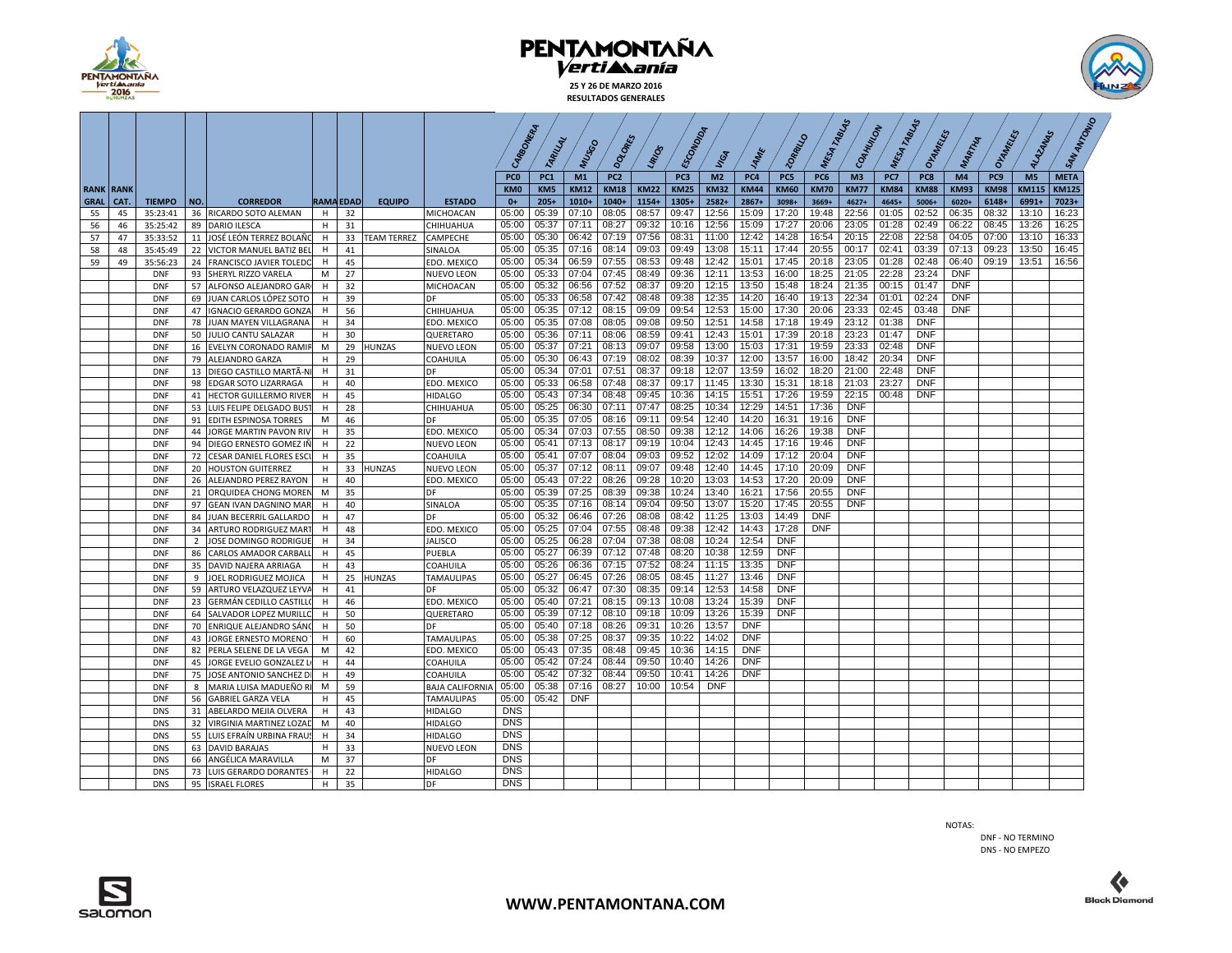

**RESULTADOS TIEMPOS PARCIALES ENTRE PUNTOS DE CONTROL**



|                     |                      |                   |                                                      |             |                  |                                |                                    |                 |                 |                |                 |                |                |                |                |                  |                | TABLAS         | $\tilde{\delta}$ |                |                |                 |                |                |
|---------------------|----------------------|-------------------|------------------------------------------------------|-------------|------------------|--------------------------------|------------------------------------|-----------------|-----------------|----------------|-----------------|----------------|----------------|----------------|----------------|------------------|----------------|----------------|------------------|----------------|----------------|-----------------|----------------|----------------|
|                     |                      |                   |                                                      |             |                  |                                |                                    | CARBONERA       |                 |                |                 |                |                |                |                |                  | $\circ$        | GAHUNG         |                  | Oranters       |                | Oranters        | ALAZANAS       |                |
|                     |                      |                   |                                                      |             |                  |                                |                                    |                 | TARILLAL        | MUSSO          | $\mathcal{O}_Q$ | LIRIOS         | <b>ECON</b>    | VIGA           |                | 20 <sub>Pp</sub> | MESA           |                | MESA             |                | MARTIA         |                 |                |                |
|                     |                      |                   |                                                      |             |                  |                                |                                    | PC <sub>0</sub> | PC <sub>1</sub> | M1             | PC <sub>2</sub> |                | PC3            | M <sub>2</sub> | PC4            | PC5              | PC6            | M <sub>3</sub> | PC7              | PC8            | M4             | PC <sub>9</sub> | M <sub>5</sub> | <b>META</b>    |
|                     |                      |                   |                                                      |             |                  |                                |                                    | <b>OKM</b>      | 5KM             | 7KM            | 5KM             | 4KM            | 3KM            | 7KM            | 12KM           | <b>16KM</b>      | 10KM           | 7KM            | 7KM              | 4KM            | 5KM            | 5KM             | 13KM           | 10KM           |
| <b>RANK</b>         | <b>TIEMPO</b>        | NO.               | <b>CORREDOR</b>                                      |             | <b>RAMA EDAD</b> | <b>EQUIPO</b>                  | <b>ESTADO</b>                      | $0+$            | $205+$          | $805+$         | $30+$           | $114+$         | $151+$         | $1277+$        | $285+$         | $231+$           | $571+$         | $958+$         | $18+$            | $361+$         | $1014+$        | $128 +$         | $819+$         | $32+$          |
| 1<br>$\overline{2}$ | 21:29:21<br>22:16:10 |                   | 87 PAUL GERARDO VILLA SALINAS<br>12 JESUS RUIZ       | H<br>н      | 36<br>27         | CHIWAS                         | CHIHUAHU<br><b>JALISCO</b>         | 00:00<br>00:00  | 00:24<br>00:29  | 01:01<br>01:12 | 00:38<br>00:38  | 00:32<br>00:41 | 00:29<br>00:34 | 01:36<br>02:01 | 01:10<br>01:22 | 01:23<br>01:35   | 01:38<br>01:52 | 02:05<br>01:47 | 01:04<br>00:56   | 00:41<br>00:49 | 02:07<br>02:10 | 01:24<br>00:53  | 03:06<br>03:24 | 02:11<br>01:53 |
| $\overline{3}$      | 22:34:31             | 10                | FIDEL ALEJANDRO MARTINEZ                             | н           | 29               | VERTIMANIA                     | <b>NUEVO LEO</b>                   | 00:00           | 00:24           | 01:10          | 00:34           | 00:33          | 00:33          | 01:59          | 01:21          | 01:22            | 02:00          | 01:51          | 00:59            | 00:39          | 02:25          | 01:11           | 03:23          | 02:10          |
| $\overline{4}$      | 23:04:51             | 81                | FELIPE IPIÑA MEDRANO                                 | н           | 51               | YCANS ENDURANCE TEAM NUEVO LEO |                                    | 00:00           | 00:33           | 01:14          | 00:47           | 00:43          | 00:36          | 02:07          | 01:47          | 01:45            | 01:56          | 01:39          | 00:53            | 00:36          | 01:51          | 01:08           | 03:07          | 02:22          |
| 5                   | 24:13:24             | $\mathbf{1}$      | <b>JULIO ANGEL</b>                                   | н           | 50               |                                | DF                                 | 00:00           | 00:31           | 01:15          | 00:39           | 00:43          | 00:34          | 01:54          | 01:24          | 01:43            | 02:06          | 01:57          | 01:16            | 00:54          | 02:19          | 01:34           | 03:45          | 01:39          |
| 5                   | 24:13:24             | 14                | JUAN ALEJANDRO GOMEZ                                 | н           | 28               |                                | EDO, MEXIC                         | 00:00           | 00:26           | 01:10          | 00:37           | 00:37          | 00:32          | 02:12          | 01:30          | 01:53            | 02:18          | 01:51          | 01:07            | 00:37          | 02:27          | 01:19           | 03:59          | 01:38          |
| $\overline{7}$      | 25:39:57             | 88                | JOAQUIN REYES PEREZ                                  | н           | 41               |                                | EDO. MEXIC                         | 00:00           | 00:31           | 01:15          | 00:32           | 00:41          | 00:30          | 02:05          | 01:17          | 01:31            | 01:53          | 02:04          | 01:27            | 00:42          | 02:38          | 01:33           | 04:03          | 02:57          |
| 8                   | 26:07:54             | 92                | RAUL MANOTOA                                         | н           | 36<br>35         |                                | <b>ECUADOR</b><br>DF               | 00:00<br>00:00  | 00:35<br>00:33  | 01:18<br>01:13 | 00:53<br>00:40  | 00:49<br>00:42 | 00:36<br>00:34 | 02:04<br>02:17 | 01:27<br>01:30 | 01:46<br>01:56   | 02:03<br>02:12 | 02:33<br>02:40 | 01:25<br>01:35   | 00:47<br>01:03 | 03:07<br>03:12 | 02:12<br>01:27  | 03:23<br>03:09 | 01:09<br>01:25 |
| $9$<br>10           | 26:08:33<br>26:08:58 | 58                | 40 EDGAR MACIAS<br>MIGUEL HERNÁNDEZ LEAL             | н<br>н      | 37               |                                | DF                                 | 00:00           | 00:33           | 01:13          | 00:36           | 00:40          | 00:43          | 02:15          | 01:49          | 01:53            | 02:12          | 01:46          | 01:15            | 01:03          | 02:21          | 01:42           | 03:51          | 02:16          |
| 11                  | 27:20:35             |                   | 37 JOSE MIGUEL MENDOZA PAU                           | $\mathsf H$ | 44               |                                | DF                                 | 00:00           | 00:34           | 01:20          | 00:51           | 01:02          | 00:48          | 02:17          | 02:19          | 02:20            | 02:45          | 02:00          | 01:26            | 00:58          | 02:07          | 01:39           | 03:14          | 01:40          |
| 12                  | 27:21:03             | 42                | EUNICE ABIGAHIL ZAMORA TO                            | М           | 36               |                                | EDO, MEXIO                         | 00:00           | 00:30           | 01:16          | 00:48           | 00:42          | 00:39          | 02:25          | 01:42          | 01:46            | 02:09          | 02:25          | 01:31            | 00:53          | 02:48          | 02:09           | 03:57          | 01:41          |
| 13                  | 27:33:33             |                   | 102 SERGIO VIDALS                                    | н           | 39               |                                | <b>JALISCO</b>                     | 00:00           | 00:29           | 01:23          | 00:42           | 01:02          | 00:44          | 02:42          | 01:28          | 01:43            | 02:06          | 02:18          | 01:29            | 00:47          | 02:51          | 01:55           | 04:01          | 01:53          |
| 14                  | 28:10:43             | $\overline{a}$    | <b>EDGAR LAZARO CALDERON</b>                         | н           | 26               |                                | <b>NUEVO LEO</b>                   | 00:00           | 00:31           | 01:21          | 00:43           | 00:45          | 00:37          | 02:27          | 01:44          | 01:57            | 02:11          | 02:29          | 01:45            | 01:07          | 03:25          | 01:34           | 03:38          | 01:56          |
| 15                  | 28:24:41             | 49                | ROSA ELENA SÁNCHEZ MORE                              | M           | 40               |                                | EDO. MEXIC                         | 00:00           | 00:33           | 01:21          | 00:45           | 00:46          | 00:39          | 02:41          | 01:30          | 01:48            | 02:21          | 02:29          | 02:05            | 00:55          | 03:15          | 01:35           | 03:22          | 02:19          |
| 16                  | 28:28:09             |                   | 65 JOSÉ GUADALUPE CRUZ INFAI                         | $\mathsf H$ | 57               |                                | DF                                 | 00:00           | 00:46           | 01:36          | 01:05           | 01:00          | 00:46          | 02:19          | 01:42          | 02:02            | 02:13          | 02:11          | 01:49            | 01:10          | 02:32          | 02:06           | 03:29          | 01:42          |
| 17                  | 28:44:05             | 3                 | MIGUEL ANGEL RODRIGUEZ                               | H           | 42               |                                | EDO. MEXIC                         | 00:00           | 00:32           | 01:19          | 00:45           | 01:00          | 00:38<br>00:41 | 02:20          | 01:44          | 02:13<br>02:08   | 02:29<br>02:27 | 02:24<br>02:27 | 01:34<br>01:43   | 01:09          | 02:49          | 01:45           | 04:01<br>04:01 | 02:02          |
| 17                  | 28:44:05             |                   | 46 FRANCISCO VICENTE GONZÁLE                         | H           | 36               |                                | PUEBLA                             | 00:00<br>00:00  | 00:33<br>00:31  | 01:21<br>01:24 | 00:49<br>00:50  | 00:58<br>01:06 | 00:44          | 02:16<br>02:27 | 01:45<br>01:49 | 02:12            | 02:24          | 02:39          | 01:30            | 00:59<br>01:12 | 02:49<br>03:05 | 01:45<br>02:09  | 03:36          | 02:02<br>01:35 |
| 19<br>20            | 29:13:01<br>29:18:40 | 30<br>71          | <b>RENE PEINADO</b><br>LAURA ANGELICA RUFINO MC      | н<br>M      | 38<br>34         |                                | CHIHUAHU,<br>EDO. MEXIC            | 00:00           | 00:32           | 01:29          | 00:54           | 00:55          | 00:48          | 02:34          | 01:54          | 02:18            | 02:24          | 02:24          | 01:31            | 00:54          | 02:34          | 01:52           | 03:51          | 02:24          |
| 21                  | 29:18:46             | 27                | JORGE HERMOSILLO MIRAND                              | H           | 55               |                                | EDO, MEXIC                         | 00:00           | 00:31           | 01:17          | 00:46           | 01:01          | 00:42          | 02:10          | 01:43          | 02:07            | 02:13          | 02:22          | 01:48            | 02:09          | 02:24          | 01:50           | 03:51          | 02:24          |
| 22                  | 29:28:46             | 38                | JUAN CARLOS SAAVEDRA ROD                             | H           | 31               |                                | <b>JALISCO</b>                     | 00:00           | 00:27           | 01:15          | 00:48           | 00:38          | 00:56          | 02:18          | 01:34          | 01:42            | 01:59          | 02:16          | 01:36            | 00:41          | 03:11          | 02:18           | 04:01          | 03:48          |
| 23                  | 29:29:48             | 99                | RAUL HUMBERTO CASTAÑON                               | H           | 47               | <b>/ERTIMANIA</b>              | <b>NUEVO LEO</b>                   | 00:00           | 00:31           | 01:21          | 00:43           | 00:45          | 00:37          | 02:26          | 01:45          | 01:57            | 02:11          | 02:29          | 01:45            | 01:07          | 03:53          | 02:04           | 03:53          | 02:02          |
| 24                  | 29:33:18             | 60                | MAURICIO FRANCO MILANO                               | H           | 39               |                                | <b>NUEVO LEO</b>                   | 00:00           | 00:36           | 01:33          | 00:50           | 00:57          | 00:44          | 02:41          | 01:52          | 02:12            | 02:03          | 02:28          | 01:33            | 01:10          | 03:03          | 01:58           | 03:57          | 01:56          |
| 25                  | 30:08:35             |                   | 25 EDUARDO NASTA                                     | н           | 42               |                                | QUERETARC                          | 00:00           | 00:33           | 01:30          | 00:43           | 00:50          | 00:39          | 02:32          | 01:27          | 01:52            | 02:24          | 02:30          | 01:26            | 01:09          | 03:33          | 02:26           | 04:03          | 02:31          |
| 26                  | 30:10:51             | 83                | FERNANDO MANICA BUSTAM                               | н           | 26               |                                | <b>JALISCO</b>                     | 00:00           | 00:33           | 01:18          | 00:45           | 01:00          | 00:44          | 02:44          | 01:56          | 02:16            | 02:13          | 02:27          | 01:33            | 01:10          | 03:02          | 01:59           | 03:51          | 02:39          |
| 27                  | 30:26:52             | 52                | MARIO RODRIGUEZ SAENZ                                | н           | 50               |                                | CHIHUAHU                           | 00:00           | 00:32           | 01:25          | 00:56           | 00:53          | 00:41          | 02:37          | 01:54          | 02:27            | 02:19          | 02:29          | 01:31            | 01:13          | 02:56          | 02:07           | 03:46          | 02:40          |
| 28                  | 30:34:59             | 17                | DANIEL ISRAEL MEDELLIN POM                           | H           | 26               | YCANS ENDURANCE TEAM           | <b>NUEVO LEO</b>                   | 00:00           | 00:33<br>00:36  | 01:28<br>01:35 | 00:59<br>01:16  | 00:56<br>01:05 | 00:44<br>00:43 | 02:41<br>02:23 | 01:54<br>01:45 | 02:11<br>02:01   | 02:09<br>02:02 | 02:33<br>02:46 | 01:53<br>02:00   | 00:53<br>00:54 | 03:00<br>03:38 | 02:08<br>02:22  | 04:07<br>03:44 | 02:25<br>02:15 |
| 29<br>30            | 31:05:40<br>31:09:39 | $7^{\circ}$<br>61 | <b>CLAUDIA SALES</b><br>IVÁN AHUIZOTL PÉREZ ESCAN    | M<br>H      | 42<br>35         | <b>IUNZAS</b>                  | <b>NUEVO LEO</b><br><b>HIDALGO</b> | 00:00<br>00:00  | 00:39           | 01:33          | 01:02           | 00:49          | 00:46          | 02:41          | 01:53          | 02:11            | 02:24          | 02:46          | 01:43            | 01:01          | 03:12          | 02:20           | 03:53          | 02:16          |
| 31                  | 31:20:45             |                   | 101 ADRIANA MINERVA PEDRAZA                          | M           | 39               | HUNZAS                         | <b>NUEVO LEO</b>                   | 00:00           | 00:39           | 01:32          | 01:05           | 00:51          | 00:44          | 02:23          | 01:45          | 02:10            | 02:22          | 02:41          | 02:11            | 00:56          | 03:11          | 02:35           | 03:59          | 02:16          |
| 32                  | 31:23:54             |                   | 48 NOÉ CASTAÑON                                      | н           | 45               |                                | <b>USA</b>                         | 00:00           | 00:41           | 01:32          | 00:59           | 00:54          | 00:44          | 02:40          | 01:56          | 02:13            | 02:26          | 02:37          | 01:39            | 01:16          | 02:58          | 02:25           | 04:07          | 02:16          |
| 33                  | 31:28:49             | 15                | ALEJANDRA GONZALEZ SOLIS                             | M           | 34               | <b>HUNZAS</b>                  | <b>NUEVO LEO</b>                   | 00:00           | 00:39           | 01:39          | 00:56           | 00:50          | 00:44          | 02:40          | 01:47          | 01:55            | 02:36          | 03:06          | 01:47            | 01:01          | 03:35          | 01:46           | 04:27          | 02:00          |
| 34                  | 31:40:45             | 29                | <b>RICARDO BEIER</b>                                 | Н.          | 43               |                                | DF                                 | 00:00           | 00:35           | 01:24          | 00:47           | 00:49          | 00:40          | 02:36          | 01:40          | 02:01            | 02:13          | 02:47          | 01:44            | 01:14          | 03:46          | 02:24           | 04:33          | 02:27          |
| 35                  | 31:50:44             | 76                | ALAN CHRISTIAN PAREDES HE                            | H           | 35               |                                | EDO. MEXIC 00:00                   |                 | 00:38           | 01:44          | 00:52           | 00:48          | 00:45          | 02:55          | 01:51          | 02:20            | 02:20          | 02:36          | 01:39            | 01:01          | 03:22          | 02:14           | 04:08          | 02:37          |
| 36                  | 32:10:11             | 19                | JUAN JAUREGUI MARTINEZ                               | н           | 40               |                                | <b>BAJA CALIF</b>                  | 00:00           | 00:32           | 01:36          | 00:44           | 00:45          | 00:39          | 02:26          | 01:29          | 02:05            | 02:23          | 02:52          | 01:39            | 01:09          | 03:43          | 02:56           | 04:31          | 02:41          |
| 37                  | 32:34:24             |                   | 100 MONICA GUERRA ALBARRAN                           | М           | 43               | HUNZAS                         | <b>NUEVO LEO</b>                   | 00:00           | 00:39           | 01:32          | 01:01           | 00:52          | 00:44          | 02:26          | 01:45          | 02:11            | 02:36          | 03:08          | 01:56            | 01:09          | 03:33          | 02:20           | 04:18          | 02:24          |
| 38                  | 32:47:46             | 28                | RAFAEL MEDINA ENG                                    | н           | 39<br>58         |                                | DF<br>DF                           | 00:00<br>00:00  | 00:34<br>00:35  | 01:27<br>01:21 | 00:58<br>00:47  | 01:00<br>00:53 | 00:33<br>00:38 | 02:55<br>02:20 | 02:12<br>01:40 | 02:37<br>02:05   | 02:27<br>02:25 | 02:31<br>02:41 | 02:06<br>01:44   | 01:15<br>01:11 | 03:13<br>03:41 | 02:34<br>02:59  | 03:59<br>04:56 | 02:26<br>03:07 |
| 39<br>40            | 33:03:10<br>33:05:01 | 5<br>6            | ARTURO H. MARTÍNEZ RUEDA<br>MIGUEL DAVILA SEGURA     | H<br>н      | 56               | MUSTANG                        | <b>COAHUILA</b>                    | 00:00           | 00:40           | 01:33          | 01:07           | 00:59          | 00:45          | 02:38          | 02:04          | 02:30            | 02:25          | 02:34          | 02:05            | 01:15          | 03:13          | 02:37           | 03:56          | 02:44          |
| 41                  | 33:12:49             | 67                | JIMENA ALVARADO RAMOS                                | М           | 24               |                                | <b>COAHUILA</b>                    | 00:00           | 00:40           | 01:32          | 01:05           | 01:01          | 00:46          | 02:36          | 02:05          | 02:31            | 02:30          | 02:40          | 02:18            | 01:05          | 02:59          | 02:36           | 04:11          | 02:37          |
| 42                  | 33:25:56             | 96                | <b>VICTOR HUGO RODRIGUEZ GI</b>                      | н           | 48               |                                | <b>GUANAJUA</b>                    | 00:00           | 00:31           | 01:26          | 00:46           | 01:04          | 00:50          | 02:58          | 01:57          | 02:08            | 02:25          | 03:17          | 02:44            | 01:25          | 03:42          | 02:01           | 04:40          | 01:31          |
| 43                  | 33:56:32             | 77                | ARMANDO EDUARDO DAVILA                               | H           | 43               |                                | EDO. MEXIC                         | 00:00           | 00:35           | 01:29          | 00:56           | 00:59          | 00:48          | 02:55          | 02:01          | 02:40            | 02:25          | 02:46          | 02:27            | 01:23          | 03:48          | 01:57           | 04:31          | 02:16          |
| 44                  | 33:58:12             |                   | 51 VICTOR HUGO ESPINOSA CAB                          | н           | 36               |                                | DF                                 | 00:00           | 00:26           | 01:18          | 00:40           | 01:11          | 00:45          | 03:26          | 01:36          | 02:22            | 02:22          | 02:59          | 02:25            | 01:14          | 04:10          | 02:10           | 04:12          | 02:42          |
| 44                  | 33:58:12             | 54                | DAVID FERNANDO MARTIN M                              | H           | 25               |                                | EDO. MEXIC                         | 00:00           | 00:36           | 01:3'          | 00:49           | 00:54          | 00:51          | 02:33          | 01:41          | 02:09            | 02:20          | 02:43          | 02:20            | 02:17          | 04:09          | 02:10           | 04:14          | 02:41          |
| 44                  | 33:58:12             |                   | 90 JUAN MANUEL CONTRERAS PI                          | Н           | 43               |                                | EDO. MEXIC 00:00                   |                 | 00:36           | 01:32          | 00:48           | 00:54          | 00:51          | 02:54          | 01:57          | 02:12            | 02:22          | 02:59          | 02:25            | 01:14          | 04:10          | 02:09           | 04:14          | 02:41          |
| 47                  | 33:59:00             | 33                | JESUS ROBERTO BUSTOS NAJE                            | н           | 42               |                                | COAHUILA                           | 00:00           | 00:33           | 01:38          | 00:57           | 00:56          | 00:50          | 03:09          | 02:06          | 02:11            | 02:28          | 03:34          | 02:12            | 01:18          | 03:43          | 01:58           | 04:08          | 02:18          |
| 48                  | 34:00:54             |                   | 62 MAURICIO CARVAJAL                                 | н           | 47               |                                | DF                                 | 00:00<br>00:00  | 00:35           | 01:29          | 00:51<br>01:05  | 00:55          | 00:51<br>00:46 | 02:49<br>02:50 | 02:03<br>01:56 | 02:20            | 02:21<br>02:26 | 02:48<br>03:08 | 02:28<br>02:08   | 01:10<br>01:48 | 04:01<br>03:20 | 02:18           | 04:20<br>04:32 | 02:41<br>02:57 |
| 49<br>49            | 34:38:40<br>34:38:40 | 39<br>68          | JUAN PABLO MARTINEZ BECE<br>ROSALINDA SÁNCHEZ ARENAS | H<br>M      | 37<br>48         |                                | DF<br>DF                           | 00:00           | 00:46<br>00:37  | 01:36<br>01:33 | 00:59           | 01:00<br>00:54 | 00:44          | 02:40          | 01:54          | 02:23<br>02:19   | 02:28          | 03:14          | 02:43            | 01:26          | 03:42          | 01:57<br>02:11  | 04:30          | 02:44          |
| 51                  | 34:52:46             | 74                | MARICRUZ PEDRAZA VEGA                                | M           | 44               |                                | <b>BAJA CALIFO</b>                 | 00:00           | 00:34           | 01:34          | 00:58           | 00:57          | 00:44          | 02:34          | 01:53          | 02:23            | 02:37          | 02:58          | 02:24            | 01:22          | 04:10          | 02:11           | 04:38          | 02:55          |
| 52                  | 35:05:00             | 18                | JOSE EDUARDO RUBIO GOME                              | H           | 51               |                                | DF                                 | 00:00           | 00:36           | 01:33          | 01:07           | 00:53          | 00:44          | 02:29          | 01:54          | 02:17            | 02:41          | 02:56          | 02:26            | 01:22          | 03:57          | 02:22           | 04:37          | 03:11          |
| 53                  | 35:17:32             | 80                | SANTIAGO VACAS CASTAÑEDA                             | н           | 40               |                                | DF                                 | 00:00           | 00:43           | 01:37          | 00:58           | 00:56          | 00:55          | 02:49          | 02:01          | 02:21            | 02:49          | 02:45          | 02:11            | 01:34          | 03:43          | 02:11           | 04:52          | 02:52          |
| 54                  | 35:20:29             | 85                | JESUS FABIAN YEE FELIX                               | H           | 23               |                                | SINALOA                            | 00:00           | 00:34           | 01:24          | 00:46           | 01:07          | 00:44          | 02:52          | 01:50          | 02:13            | 02:37          | 03:09          | 02:28            | 01:05          | 04:21          | 02:09           | 05:11          | 02:50          |



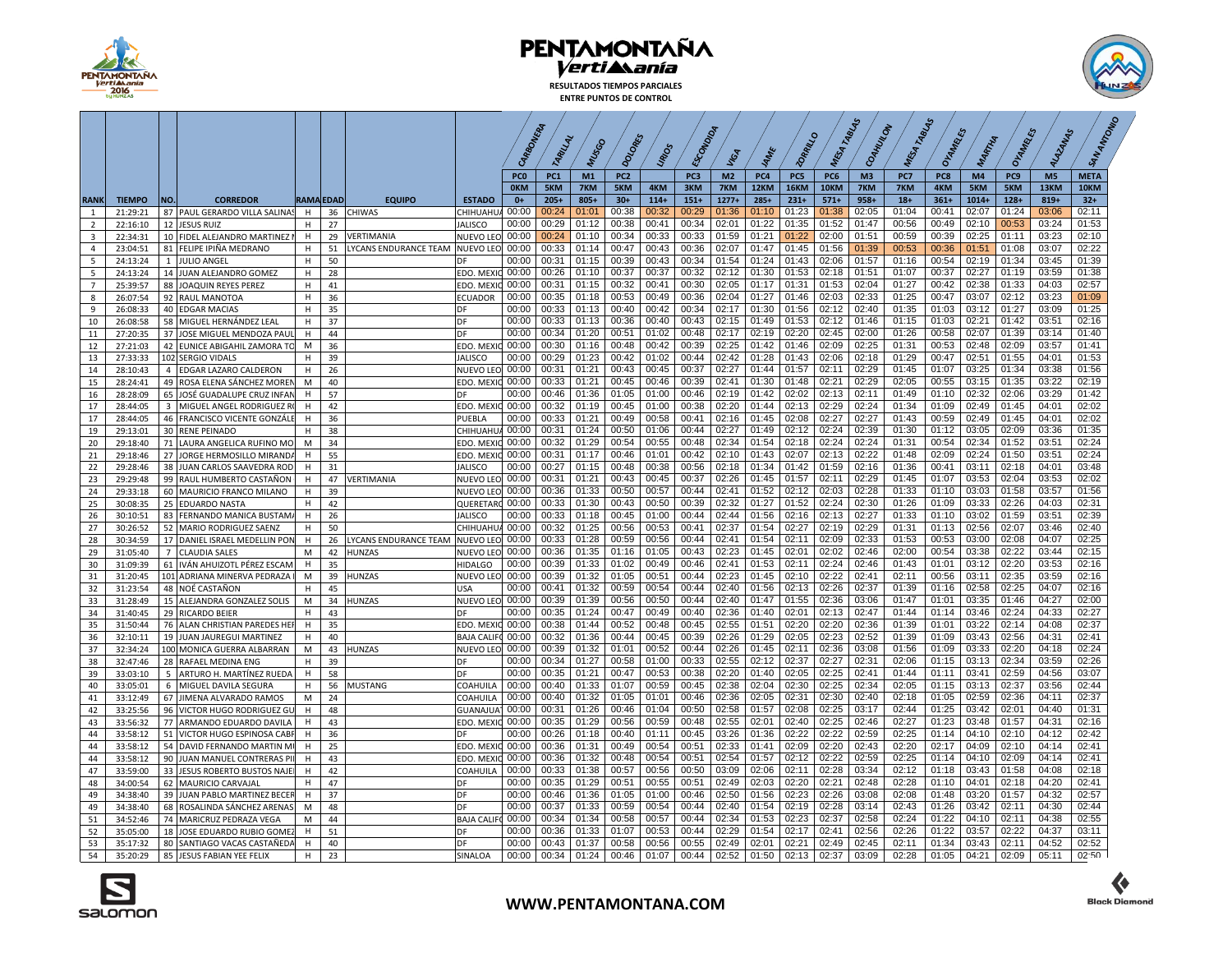

**RESULTADOS TIEMPOS PARCIALES ENTRE PUNTOS DE CONTROL**



|             |                          |                                                              |              |                  |                |                         | CARBONERA                     |                        |                |                        |                | <b>ESCONDOTO</b> |                       |                | <b>20 RPMLIS</b>   |                | Mayor<br>COAKUNON |                | Maudis<br>Orangels |           | OHAMELES   | ALAZANAS               |                     |  |
|-------------|--------------------------|--------------------------------------------------------------|--------------|------------------|----------------|-------------------------|-------------------------------|------------------------|----------------|------------------------|----------------|------------------|-----------------------|----------------|--------------------|----------------|-------------------|----------------|--------------------|-----------|------------|------------------------|---------------------|--|
|             |                          |                                                              |              |                  |                |                         |                               | TARILLAL               | MUSSO          | DOI ORE                | LIRIDOS        |                  | <b>VIGA</b>           | MM             |                    | MESA           |                   | MESA           |                    | MARTIA    |            |                        |                     |  |
|             |                          |                                                              |              |                  |                |                         |                               |                        |                |                        |                |                  |                       |                |                    |                |                   |                |                    |           |            |                        |                     |  |
|             |                          |                                                              |              |                  |                |                         | PC <sub>0</sub><br><b>OKM</b> | PC <sub>1</sub><br>5KM | M1<br>7KM      | PC <sub>2</sub><br>5KM | 4KM            | PC3<br>3KM       | M <sub>2</sub><br>7KM | PC4<br>12KM    | PC5<br><b>16KM</b> | PC6<br>10KM    | M3<br>7KM         | PC7<br>7KM     | PC8<br>4KM         | M4<br>5KM | PC9<br>5KM | M <sub>5</sub><br>13KM | <b>META</b><br>10KM |  |
| <b>RANK</b> | <b>TIEMPO</b>            | <b>CORREDOR</b><br>NO.                                       |              | <b>RAMA EDAD</b> | <b>EQUIPO</b>  | <b>ESTADO</b>           | $0+$                          | $205+$                 | $805+$         | $30+$                  | $114+$         | $151+$           | $1277+$               | $285+$         | $231+$             | $571+$         | $958+$            | $18+$          | $361+$             | $1014+$   | $128 +$    | $819+$                 | $32+$               |  |
| 55          | 35:23:41                 | 36 RICARDO SOTO ALEMAN                                       | H            | 32               |                | MICHOACAI               | 00:00                         | 00:39                  | 01:31          | 00:55                  | 00:52          | 00:50            | 03:09                 | 02:13          | 02:11              | 02:28          | 03:08             | 02:09          | 01:47              | 03:43     | 01:57      | 04:38                  | 03:13               |  |
| 56          | 35:25:42                 | 89 DARIO ILESCA                                              | H            | 31               |                | CHIHUAHUA 00:00         |                               | 00:37                  | 01:34          | 01:16                  | 01:05          | 00:44            | 02:40                 | 02:13          | 02:18              | 02:39          | 02:59             | 02:23          | 01:21              | 03:33     | 02:23      | 04:41                  | 02:59               |  |
| 57          | 35:33:52                 | 11 JOSÉ LEÓN TERREZ BOLAÑOS                                  | Н.           |                  | 33 TEAM TERREZ | CAMPECHE                | 00:00                         | 00:30                  | 01:12          | 00:37                  | 00:37          | 00:35            | 02:29                 | 01:42          | 01:46              | 02:26          | 03:21             | 01:53          | 00:50              | 05:07     | 02:55      | 06:10                  | 03:23               |  |
| 58          | 35:45:49                 | 22 VICTOR MANUEL BATIZ BELTRA                                | H            | 41               |                | SINALOA                 | 00:00                         | 00:35                  | 01:41          | 00:58                  | 00:49          | 00:46            | 03:19                 | 02:03          | 02:33              | 03:11          | 03:22             | 02:24          | 00:58              | 03:34     | 02:10      | 04:27                  | 02:55               |  |
| 59          | 35:56:23                 | 24 FRANCISCO JAVIER TOLEDO RU                                | H            | 45               |                | <b>EDO. MEXIC 00:00</b> |                               | 00:34                  | 01:25          | 00:56                  | 00:58          | 00:55            | 02:54                 | 02:19          | 02:44              | 02:33          | 02:47             | 02:23          | 01:20              | 03:52     | 02:39      | 04:32                  | 03:05               |  |
|             | <b>DNF</b>               | 93 SHERYL RIZZO VARELA                                       | М            | 27               |                | NUEVO LEO 00:00         |                               | 00:33                  | 01:31          | 00:41                  | 01:04          | 00:47            | 02:35                 | 01:42          | 02:07              | 02:25          | 02:40             | 01:23          | 00:56              |           |            |                        |                     |  |
|             | <b>DNF</b>               | 57 ALFONSO ALEJANDRO GARCIA                                  | H            | 32               |                | MICHOACAL               | 00:00                         | 00:32                  | 01:24          | 00:56                  | 00:45          | 00:43            | 02:55                 | 01:35          | 01:58              | 02:36          | 03:11             | 02:40          | 01:32              |           |            |                        |                     |  |
|             | <b>DNF</b>               | 69 JUAN CARLOS LÓPEZ SOTO                                    | H            | 39               |                | DF                      | 00:00                         | 00:33                  | 01:25          | 00:44                  | 01:06          | 00:50            | 02:57                 | 01:45          | 02:20              | 02:33          | 03:21             | 02:27          | 01:23              |           |            |                        |                     |  |
|             | <b>DNF</b>               | 47   IGNACIO GERARDO GONZALEZ                                | H            | 56               |                | CHIHUAHU/ 00:00         |                               | 00:35                  | 01:37          | 01:03                  | 00:54          | 00:45            | 02:59                 | 02:07          | 02:30              | 02:36          | 03:27             | 03:12          | 01:03              |           |            |                        |                     |  |
|             | <b>DNF</b>               | 78 JUAN MAYEN VILLAGRANA                                     | H            | 34               |                | <b>EDO. MEXIC 00:00</b> |                               | 00:35                  | 01:33          | 00:57                  | 01:03          | 00:42            | 03:01                 | 02:07          | 02:20              | 02:31          | 03:23             | 02:26          |                    |           |            |                        |                     |  |
|             | <b>DNF</b>               | 50 JULIO CANTU SALAZAR                                       | H            | 30               |                | QUERETARC 00:00         |                               | 00:36                  | 01:35          | 00:55                  | 00:53          | 00:42            | 03:02                 | 02:18          | 02:38              | 02:39          | 03:05             | 02:24          |                    |           |            |                        |                     |  |
|             | <b>DNF</b>               | 16 EVELYN CORONADO RAMIREZ                                   | M            |                  | 29 HUNZAS      | NUEVO LEO 00:00         |                               | 00:37<br>00:30         | 01:44          | 00:52<br>00:36         | 00:54          | 00:51<br>00:37   | 03:02<br>01:58        | 02:03<br>01:23 | 02:28              | 02:28<br>02:03 | 03:34<br>02:42    | 03:15<br>01:52 |                    |           |            |                        |                     |  |
|             | <b>DNF</b><br><b>DNF</b> | 79 ALEJANDRO GARZA                                           | H            | 29               |                | COAHUILA<br>DF          | 00:00<br>00:00                | 00:34                  | 01:13<br>01:27 | 00:50                  | 00:43<br>00:46 | 00:41            | 02:49                 | 01:52          | 01:57<br>02:03     | 02:18          | 02:40             | 01:48          |                    |           |            |                        |                     |  |
|             | <b>DNF</b>               | 13 DIEGO CASTILLO MARTÃ-NEZ<br>98 EDGAR SOTO LIZARRAGA       | H<br>H       | 31<br>40         |                | <b>EDO. MEXIC 00:00</b> |                               | 00:33                  | 01:25          | 00:50                  | 00:49          | 00:40            | 02:28                 | 01:45          | 02:01              | 02:47          | 02:45             | 02:24          |                    |           |            |                        |                     |  |
|             | <b>DNF</b>               | 41 HECTOR GUILLERMO RIVEROS                                  | H            | 45               |                | <b>HIDALGO</b>          | 00:00                         | 00:43                  | 01:51          | 01:14                  | 00:57          | 00:51            | 03:39                 | 01:36          | 01:35              | 02:33          | 02:16             | 02:33          |                    |           |            |                        |                     |  |
|             | <b>DNF</b>               | 53 LUIS FELIPE DELGADO BUSTILI                               | H            | 28               |                | <b>CHIHUAHUA</b>        | 00:00                         | 00:25                  | 01:05          | 00:41                  | 00:36          | 00:38            | 02:09                 | 01:55          | 02:22              | 02:45          |                   |                |                    |           |            |                        |                     |  |
|             | <b>DNF</b>               | 91 EDITH ESPINOSA TORRES                                     | M            | 46               |                | DF                      | 00:00                         | 00:35                  | 01:30          | 01:11                  | 00:55          | 00:43            | 02:46                 | 01:40          | 02:11              | 02:45          |                   |                |                    |           |            |                        |                     |  |
|             | <b>DNF</b>               | 44 JORGE MARTIN PAVON RIVERA                                 | H            | 35               |                | <b>EDO. MEXIC 00:00</b> |                               | 00:34                  | 01:29          | 00:52                  | 00:55          | 00:48            | 02:34                 | 01:54          | 02:20              | 03:12          |                   |                |                    |           |            |                        |                     |  |
|             | <b>DNF</b>               | 94 DIEGO ERNESTO GOMEZ IÑIGI                                 | $\mathsf{H}$ | 22               |                | NUEVO LEO 00:00         |                               | 00:41                  | 01:32          | 01:04                  | 01:02          | 00:45            | 02:39                 | 02:02          | 02:31              | 02:30          |                   |                |                    |           |            |                        |                     |  |
|             | <b>DNF</b>               | 72 CESAR DANIEL FLORES ESCUDE                                | H            | 35               |                | COAHUILA                | 00:00                         | 00:41                  | 01:26          | 00:57                  | 00:59          | 00:49            | 02:10                 | 02:07          | 03:03              | 02:52          |                   |                |                    |           |            |                        |                     |  |
|             | <b>DNF</b>               | 20 HOUSTON GUITERREZ                                         | H.           |                  | 33 HUNZAS      | NUEVO LEO 00:00         |                               | 00:37                  | 01:35          | 00:59                  | 00:56          | 00:41            | 02:52                 | 02:05          | 02:25              | 02:59          |                   |                |                    |           |            |                        |                     |  |
|             | <b>DNF</b>               | 26 ALEJANDRO PEREZ RAYON                                     | H            | 40               |                | <b>EDO. MEXIC 00:00</b> |                               | 00:43                  | 01:39          | 01:04                  | 01:02          | 00:52            | 02:43                 | 01:50          | 02:27              | 02:49          |                   |                |                    |           |            |                        |                     |  |
|             | <b>DNF</b>               | 21 ORQUIDEA CHONG MORENO                                     | M            | 35               |                | DF                      | 00:00                         |                        | 00:39 01:46    | 01:14                  | 00:59          | 00:46            | 03:16                 | 02:41          | 01:35              | 02:59          |                   |                |                    |           |            |                        |                     |  |
|             | <b>DNF</b>               | 97 GEAN IVAN DAGNINO MARQU                                   | H.           | 40               |                | SINALOA                 | 00:00                         | 00:35                  | 01:41          | 00:58                  | 00:50          | 00:46            | 03:17                 | 02:13          | 02:25              | 03:10          |                   |                |                    |           |            |                        |                     |  |
|             | <b>DNF</b>               | 84 JUAN BECERRIL GALLARDO                                    | H            | 47               |                | DF                      | 00:00                         | 00:32                  | 01:14          | 00:40                  | 00:42          | 00:34            | 02:43                 | 01:38          | 01:46              |                |                   |                |                    |           |            |                        |                     |  |
|             | <b>DNF</b>               | 34 ARTURO RODRIGUEZ MARTIN                                   | H            | 48               |                | EDO. MEXIC              | 00:00                         | 00:25                  | 01:39          | 00:51                  | 00:53          | 00:50            | 03:04                 | 02:01          | 02:45              |                |                   |                |                    |           |            |                        |                     |  |
|             | <b>DNF</b>               | 2 JOSE DOMINGO RODRIGUEZ M                                   | H            | 34               |                | <b>JALISCO</b>          | 00:00                         | 00:25                  | 01:03          | 00:36                  | 00:34          | 00:30            | 02:16                 | 02:30          |                    |                |                   |                |                    |           |            |                        |                     |  |
|             | <b>DNF</b>               | 86 CARLOS AMADOR CARBALLO                                    | H            | 45               |                | PUEBLA                  | 00:00                         | 00:27                  | 01:12          | 00:33                  | 00:36          | 00:32            | 02:18                 | 02:21          |                    |                |                   |                |                    |           |            |                        |                     |  |
|             | <b>DNF</b>               | 35 DAVID NAJERA ARRIAGA                                      | H            | 43               |                | COAHUILA                | 00:00                         | 00:26                  | 01:10          | 00:39                  | 00:37          | 00:32            | 02:51                 | 02:20          |                    |                |                   |                |                    |           |            |                        |                     |  |
|             | <b>DNF</b>               | 9 JOEL RODRIGUEZ MOJICA                                      | H            |                  | 25 HUNZAS      | TAMAULIPA               | 00:00                         | 00:27                  | 01:18          | 00:41                  | 00:39          | 00:40            | 02:42                 | 02:19          |                    |                |                   |                |                    |           |            |                        |                     |  |
|             | <b>DNF</b>               | 59 ARTURO VELAZQUEZ LEYVA                                    | H            | 41               |                | DF                      | 00:00                         | 00:32                  | 01:15          | 00:43                  | 01:05          | 00:39            | 03:39                 | 02:05          |                    |                |                   |                |                    |           |            |                        |                     |  |
|             | <b>DNF</b>               | 23 GERMÁN CEDILLO CASTILLO                                   | H            | 46               |                | <b>EDO. MEXIC 00:00</b> |                               | 00:40                  | 01:41          | 00:54                  | 00:58<br>01:08 | 00:55<br>00:51   | 03:16                 | 02:15          |                    |                |                   |                |                    |           |            |                        |                     |  |
|             | <b>DNF</b>               | 64 SALVADOR LOPEZ MURILLO                                    | Н.<br>H      | 50<br>50         |                | QUERETARO 00:00<br>DF   | 00:00                         | 00:39<br>00:40         | 01:33<br>01:38 | 00:58<br>01:08         | 01:05          | 00:55            | 03:17<br>03:31        | 02:13          |                    |                |                   |                |                    |           |            |                        |                     |  |
|             | <b>DNF</b><br><b>DNF</b> | 70 ENRIQUE ALEJANDRO SÁNCHE                                  |              | 60               |                | TAMAULIPA 00:00         |                               | 00:38                  | 01:47          | 01:12                  | 00:58          | 00:47            | 03:40                 |                |                    |                |                   |                |                    |           |            |                        |                     |  |
|             | <b>DNF</b>               | 43 JORGE ERNESTO MORENO TO<br>82 PERLA SELENE DE LA VEGA HER | H<br>M       | 42               |                | <b>EDO. MEXIC 00:00</b> |                               | 00:43                  | 01:52          | 01:13                  | 00:57          | 00:51            | 03:39                 |                |                    |                |                   |                |                    |           |            |                        |                     |  |
|             | <b>DNF</b>               | 45 JORGE EVELIO GONZALEZ LOPE                                | H            | 44               |                | <b>COAHUILA</b>         | 00:00                         | 00:42                  | 01:42          | 01:20                  | 01:06          | 00:50            | 03:46                 |                |                    |                |                   |                |                    |           |            |                        |                     |  |
|             | <b>DNF</b>               | 75 JOSE ANTONIO SANCHEZ DE V                                 | H            | 49               |                | COAHUILA                | 00:00                         | 00:42                  | 01:50          | 01:12                  | 01:06          | 00:51            | 03:45                 |                |                    |                |                   |                |                    |           |            |                        |                     |  |
|             | <b>DNF</b>               | 8 MARIA LUISA MADUEÑO RIOS                                   | M            | 59               |                | BAJA CALIFO 00:00       |                               | 00:38                  | 01:38          | 01:11                  | 01:33          | 00:54            |                       |                |                    |                |                   |                |                    |           |            |                        |                     |  |
|             | <b>DNF</b>               | 56 GABRIEL GARZA VELA                                        | H.           | 45               |                | TAMAULIPA 00:00         |                               | 00:42                  |                |                        |                |                  |                       |                |                    |                |                   |                |                    |           |            |                        |                     |  |
|             | <b>DNS</b>               | 31 ABELARDO MEJIA OLVERA                                     | H            | 43               |                | <b>HIDALGO</b>          | <b>DNS</b>                    |                        |                |                        |                |                  |                       |                |                    |                |                   |                |                    |           |            |                        |                     |  |
|             | <b>DNS</b>               | 32 VIRGINIA MARTINEZ LOZADA                                  | M            | 40               |                | <b>HIDALGO</b>          | <b>DNS</b>                    |                        |                |                        |                |                  |                       |                |                    |                |                   |                |                    |           |            |                        |                     |  |
|             | <b>DNS</b>               | 55 LUIS EFRAÍN URBINA FRAUSTO                                | H            | 34               |                | <b>HIDALGO</b>          | DNS                           |                        |                |                        |                |                  |                       |                |                    |                |                   |                |                    |           |            |                        |                     |  |
|             | <b>DNS</b>               | 63 DAVID BARAJAS                                             | H            | 33               |                | NUEVO LEO DNS           |                               |                        |                |                        |                |                  |                       |                |                    |                |                   |                |                    |           |            |                        |                     |  |
|             | <b>DNS</b>               | 66 ANGÉLICA MARAVILLA                                        | M            | 37               |                | DF                      | <b>DNS</b>                    |                        |                |                        |                |                  |                       |                |                    |                |                   |                |                    |           |            |                        |                     |  |
|             | <b>DNS</b>               | 73 LUIS GERARDO DORANTES COI                                 | H            | 22               |                | <b>HIDALGO</b>          | <b>DNS</b>                    |                        |                |                        |                |                  |                       |                |                    |                |                   |                |                    |           |            |                        |                     |  |
|             | <b>DNS</b>               | 95 ISRAEL FLORES                                             | H            | 35               |                | DF                      | <b>DNS</b>                    |                        |                |                        |                |                  |                       |                |                    |                |                   |                |                    |           |            |                        |                     |  |

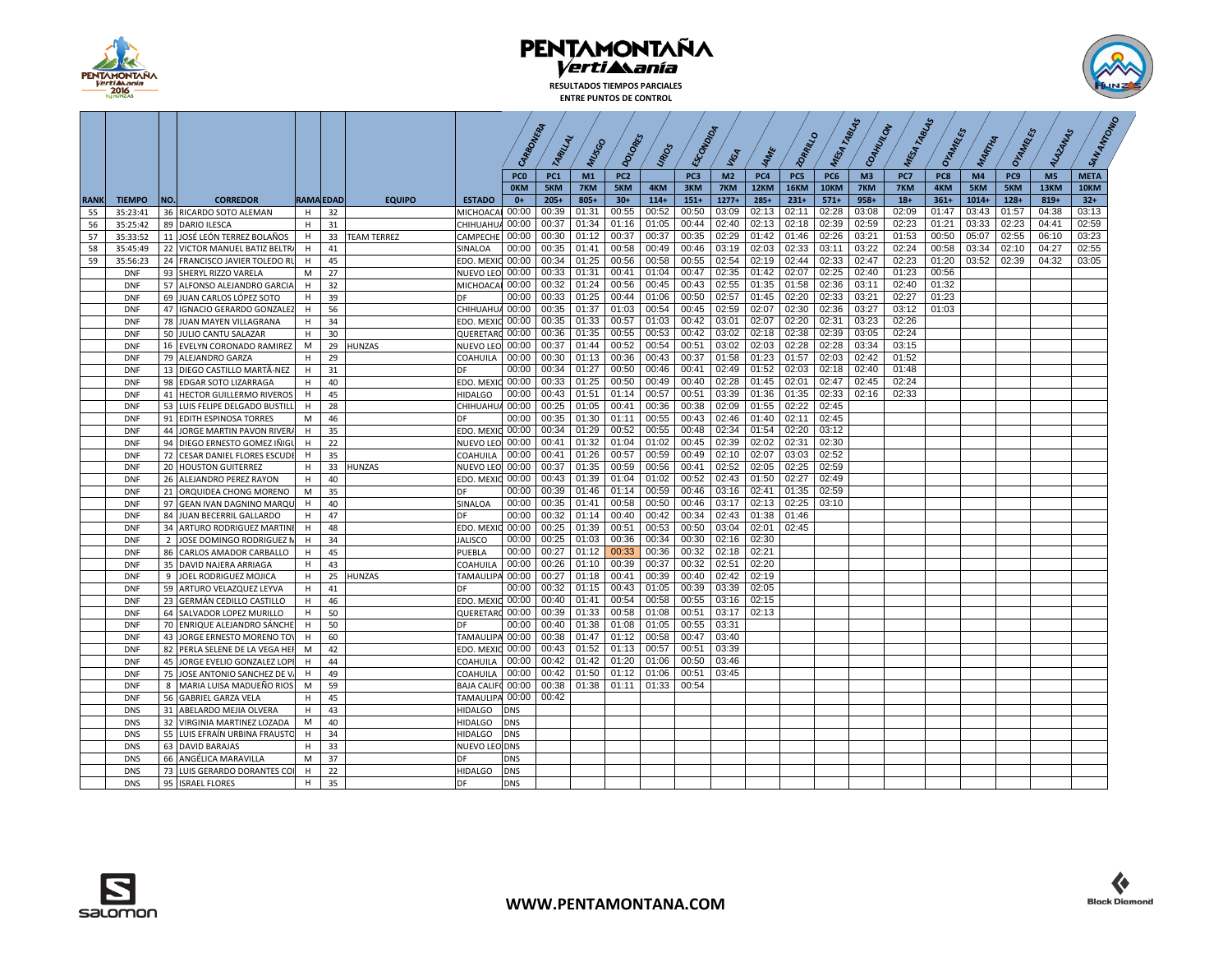

### **PENTAMONTAÑA 25 Y 26 DE MARZO 2016 RESULTADOS TIEMPOS MONTAÑA**

 $\sqrt{2}$  $\prime$ 

 $\prime$ 



 $\sqrt{2}$ 

 $\sqrt{2}$ 

|                |                      |     |                                                       |        |                  |                                 | CARBONERA<br>DOLORES<br>TARILLAL<br>NUSSO              | <b>URIOS</b> | ESCONDIDA<br><sup>JAME</sup><br>VGA | <b>PHLO</b><br>$\epsilon$ | TABLAS<br>TABLAS<br>COAHUULON<br>MESA<br>MESA | Oranters<br>OHAMELES<br>MARTIA           | SAN AMPONS<br>MONTEREAL<br>ALAZANAS |
|----------------|----------------------|-----|-------------------------------------------------------|--------|------------------|---------------------------------|--------------------------------------------------------|--------------|-------------------------------------|---------------------------|-----------------------------------------------|------------------------------------------|-------------------------------------|
|                |                      |     |                                                       |        |                  |                                 | M1<br><b>PCO</b><br>PC <sub>1</sub><br>PC <sub>2</sub> |              | PC3<br>M <sub>2</sub><br>PC4        | PC5                       | PC6<br>M <sub>3</sub><br>PC7                  | PC8<br>M <sub>4</sub><br>PC <sub>9</sub> | M <sub>5</sub><br><b>META</b>       |
|                |                      |     |                                                       |        |                  |                                 | 18KM                                                   |              | <b>19KM</b>                         |                           | <b>14KM</b>                                   | 10KM                                     | 23KM                                |
| <b>RANK</b>    | <b>TIEMPO</b>        | NO. | <b>CORREDOR</b>                                       |        | <b>RAMA EDAD</b> | <b>EQUIPO</b><br><b>ESTADO</b>  | $1040+$                                                |              | 1562+                               |                           | $976+$                                        | $1142+$                                  | $851+$                              |
| $\mathbf{1}$   | 21:29:21             |     | 87 PAUL GERARDO VILLA SALII H                         |        | 36               | <b>CHIWAS</b><br>CHIHUAHU       | 02:03                                                  |              | 02:46                               |                           | 03:09                                         | 03:31                                    | 05:17                               |
| $\overline{2}$ | 22:16:10             |     | 12 JESUS RUIZ                                         | H      | 27               | <b>JALISCO</b>                  | 02:19                                                  |              | 03:23                               |                           | 02:43                                         | 03:03                                    | 05:17                               |
| $\overline{3}$ | 22:34:31             |     | 10 FIDEL ALEJANDRO MARTINI                            | H      | 29               | VERTIMANIA<br><b>NUEVO LEO</b>  | 02:08                                                  |              | 03:20                               |                           | 02:50                                         | 03:36                                    | 05:33                               |
| $\overline{4}$ | 23:04:51             |     | 81 FELIPE IPIÑA MEDRANO                               | н      | 51               | LYCANS ENDURANCE TEAN NUEVO LEO | 02:34                                                  |              | 03:54                               |                           | 02:32                                         | 02:59                                    | 05:29                               |
| 5 <sup>5</sup> | 24:13:24             |     | 1 JULIO ANGEL                                         | H      | 50               | DF                              | 02:25                                                  |              | 03:18                               |                           | 03:13                                         | 03:53                                    | 05:24                               |
| 5              | 24:13:24             |     | 14 JUAN ALEJANDRO GOMEZ                               | H      | 28               | EDO. MEXIO                      | 02:13                                                  |              | 03:42                               |                           | 02:58                                         | 03:46                                    | 05:37                               |
| $\overline{7}$ | 25:39:57             |     | 88 JOAQUIN REYES PEREZ                                | H      | 41               | EDO. MEXIO                      | 02:18                                                  |              | 03:22                               |                           | 03:31                                         | 04:11                                    | 07:00                               |
| 8              | 26:07:54             |     | 92 RAUL MANOTOA                                       | н<br>H | 36               | <b>ECUADOR</b>                  | 02:46<br>02:26                                         |              | 03:31                               |                           | 03:58                                         | 05:19                                    | 04:32                               |
| 9<br>10        | 26:08:33<br>26:08:58 |     | 40 EDGAR MACIAS                                       |        | 35<br>37         | DF<br>DF                        | 02:22                                                  |              | 03:47<br>04:04                      |                           | 04:15<br>03:01                                | 04:39<br>04:03                           | 04:34<br>06:07                      |
| 11             | 27:20:35             |     | 58 MIGUEL HERNÁNDEZ LEAL<br>37 JOSE MIGUEL MENDOZA PA | н<br>H | 44               | DF                              | 02:45                                                  |              | 04:36                               |                           | 03:26                                         | 03:46                                    | 04:54                               |
| 12             | 27:21:03             |     | 42 EUNICE ABIGAHIL ZAMORA                             | M      | 36               | EDO. MEXIC                      | 02:34                                                  |              | 04:07                               |                           | 03:56                                         | 04:57                                    | 05:38                               |
| 13             | 27:33:33             |     | 102 SERGIO VIDALS                                     | н      | 39               | <b>JALISCO</b>                  | 02:34                                                  |              | 04:10                               |                           | 03:47                                         | 04:46                                    | 05:54                               |
| 14             | 28:10:43             |     | 4 EDGAR LAZARO CALDERON                               | H      | 26               | <b>NUEVO LEC</b>                | 02:35                                                  |              | 04:11                               |                           | 04:14                                         | 04:59                                    | 05:34                               |
| 15             | 28:24:41             |     | 49 ROSA ELENA SÁNCHEZ MOR                             | M      | 40               | EDO. MEXIO                      | 02:39                                                  |              | 04:11                               |                           | 04:34                                         | 04:50                                    | 05:41                               |
| 16             | 28:28:09             |     | 65 JOSÉ GUADALUPE CRUZ INI                            | н      | 57               | DF                              | 03:27                                                  |              | 04:01                               |                           | 04:00                                         | 04:38                                    | 05:11                               |
| 17             | 28:44:05             |     | 3 MIGUEL ANGEL RODRIGUEZ                              | H      | 42               | EDO. MEXIO                      | 02:36                                                  |              | 04:04                               |                           | 03:58                                         | 04:34                                    | 06:03                               |
| 17             | 28:44:05             |     | 46 FRANCISCO VICENTE GONZ                             | н      | 36               | PUEBLA                          | 02:43                                                  |              | 04:01                               |                           | 04:10                                         | 04:34                                    | 06:03                               |
| 19             | 29:13:01             |     | 30 RENE PEINADO                                       | H      | 38               | CHIHUAHU                        | 02:45                                                  |              | 04:16                               |                           | 04:09                                         | 05:14                                    | 05:11                               |
| 20             | 29:18:40             |     | 71 LAURA ANGELICA RUFINO                              | M      | 34               | EDO. MEXI                       | 02:55                                                  |              | 04:28                               |                           | 03:55                                         | 04:26                                    | 06:15                               |
| 21             | 29:18:46             |     | 27 JORGE HERMOSILLO MIRAN                             | H      | 55               | EDO. MEXIO                      | 02:34                                                  |              | 03:53                               |                           | 04:10                                         | 04:14                                    | 06:15                               |
| 22             | 29:28:46             |     | 38 JUAN CARLOS SAAVEDRA R                             | н      | 31               | <b>JALISCO</b>                  | 02:30                                                  |              | 03:52                               |                           | 03:52                                         | 05:29                                    | 07:49                               |
| 23             | 29:29:48             |     | 99 RAUL HUMBERTO CASTAÑO                              | H      | 47               | VERTIMANIA<br>NUEVO LEC         | 02:35                                                  |              | 04:11                               |                           | 04:14                                         | 05:57                                    | 05:55                               |
| 24             | 29:33:18             |     | 60 MAURICIO FRANCO MILAN                              | H      | 39               | NUEVO LEC                       | 02:59                                                  |              | 04:33                               |                           | 04:01                                         | 05:01                                    | 05:53                               |
| 25             | 30:08:35             |     | 25 EDUARDO NASTA                                      | н      | 42               | <b>QUERETAR</b>                 | 02:46                                                  |              | 03:59                               |                           | 03:56                                         | 05:59                                    | 06:34                               |
| 26             | 30:10:51             |     | 83 FERNANDO MANICA BUSTA                              | H      | 26               | <b>JALISCO</b>                  | 02:36                                                  |              | 04:40                               |                           | 04:00                                         | 05:01                                    | 06:30                               |
| 27             | 30:26:52             |     | 52 MARIO RODRIGUEZ SAENZ                              | H      | 50               | CHIHUAHU                        | 02:53                                                  |              | 04:31                               |                           | 04:00                                         | 05:03                                    | 06:26                               |
| 28             | 30:34:59             |     | 17 DANIEL ISRAEL MEDELLIN P                           | н      | 26               | LYCANS ENDURANCE TEAN NUEVO LEO | 03:00                                                  |              | 04:35                               |                           | 04:26                                         | 05:08                                    | 06:32                               |
| 29             | 31:05:40             |     | 7 CLAUDIA SALES                                       | M      | 42               | <b>HUNZAS</b><br>NUEVO LEO      | 03:27                                                  |              | 04:08                               |                           | 04:46                                         | 06:00                                    | 05:59                               |
| 30             | 31:09:39             |     | 61   IVÁN AHUIZOTL PÉREZ ESCA                         | н      | 35               | <b>HIDALGO</b>                  | 03:14                                                  |              | 04:34                               |                           | 04:29                                         | 05:32                                    | 06:09                               |
| 31             | 31:20:45             |     | 101 ADRIANA MINERVA PEDRA:                            | M      | 39               | <b>HUNZAS</b><br>NUEVO LEO      | 03:16                                                  |              | 04:08                               |                           | 04:52                                         | 05:46                                    | 06:15                               |
| 32             | 31:23:54             |     | 48 NOÉ CASTAÑON                                       | н      | 45               | <b>USA</b>                      | 03:12                                                  |              | 04:36                               |                           | 04:16                                         | 05:23                                    | 06:23                               |
| 33             | 31:28:49             |     | 15 ALEJANDRA GONZALEZ SOL                             | M      | 34               | <b>HUNZAS</b><br>NUEVO LEO      | 03:14                                                  |              | 04:27                               |                           | 04:53                                         | 05:21                                    | 06:27                               |
| 34             | 31:40:45             |     | 29 RICARDO BEIER                                      | н      | 43               | DF                              | 02:46                                                  |              | 04:16                               |                           | 04:31                                         | 06:10                                    | 07:00                               |
| 35             | 31:50:44             |     | 76 ALAN CHRISTIAN PAREDES                             | н      | 35               | EDO. MEXIC                      | 03:14                                                  |              | 04:46                               |                           | 04:15                                         | 05:36                                    | 06:45                               |
| 36<br>37       | 32:10:11<br>32:34:24 |     | 19 JUAN JAUREGUI MARTINEZ                             |        | 40<br>43         | <b>BAJA CALIF</b><br>HUNZAS     | 02:52<br>03:12                                         |              | 03:55<br>04:11                      |                           | 04:31<br>05:04                                | 06:39<br>05:53                           | 07:12<br>06:42                      |
| 38             | 32:47:46             |     | 100 MONICA GUERRA ALBARRA<br>28 RAFAEL MEDINA ENG     | M<br>н | 39               | NUEVO LEO<br>DF                 | 02:59                                                  |              | 05:07                               |                           | 04:37                                         | 05:47                                    | 06:25                               |
| 39             | 33:03:10             |     | 5 ARTURO H. MARTÍNEZ RUEI                             | H      | 58               | DF                              | 02:43                                                  |              | 04:00                               |                           | 04:25                                         | 06:40                                    | 08:03                               |
| 40             | 33:05:01             |     | 6 MIGUEL DAVILA SEGURA                                | н      | 56               | <b>MUSTANG</b><br>COAHUILA      | 03:20                                                  |              | 04:42                               |                           | 04:39                                         | 05:50                                    | 06:40                               |
| 41             | 33:12:49             |     | 67 JIMENA ALVARADO RAMOS                              | M      | 24               | COAHUILA                        | 03:17                                                  |              | 04:41                               |                           | 04:58                                         | 05:35                                    | 06:48                               |
| 42             | 33:25:56             |     | 96 VICTOR HUGO RODRIGUEZ                              | н      | 48               | GUANAJUA                        | 02:43                                                  |              | 04:55                               |                           | 06:01                                         | 05:43                                    | 06:11                               |
| 43             | 33:56:32             |     | 77 ARMANDO EDUARDO DAVI                               |        | 43               | EDO. MEXIC                      | 03:00                                                  |              | 04:56                               |                           | 05:13                                         | 05:45                                    | 06:47                               |
| 44             | 33:58:12             |     | 51 VICTOR HUGO ESPINOSA CA                            | H      | 36               | DF                              | 02:24                                                  |              | 05:02                               |                           | 05:24                                         | 06:20                                    | 06:54                               |
| 44             | 33:58:12             |     | 54 DAVID FERNANDO MARTIN                              | н      | 25               | EDO. MEXI                       | 02:56                                                  |              | 04:14                               |                           | 05:03                                         | 06:19                                    | 06:55                               |
| 44             | 33:58:12             |     | 90 JUAN MANUEL CONTRERAS                              | H      | 43               | EDO. MEXIO                      | 02:56                                                  |              | 04:51                               |                           | 05:24                                         | 06:19                                    | 06:55                               |
| 47             | 33:59:00             |     | 33 JESUS ROBERTO BUSTOS NA                            | н      | 42               | COAHUILA                        | 03:08                                                  |              | 05:15                               |                           | 05:46                                         | 05:41                                    | 06:26                               |
| 48             | 34:00:54             |     | 62 MAURICIO CARVAJAL                                  | н      | 47               | DF                              | 02:55                                                  |              | 04:52                               |                           | 05:16                                         | 06:19                                    | 07:01                               |
| 49             | 34:38:40             |     | 39 JUAN PABLO MARTINEZ BE                             | H      | 37               | DF                              | 03:27                                                  |              | 04:46                               |                           | 05:16                                         | 05:17                                    | 07:29                               |
| 49             | 34:38:40             |     | 68 ROSALINDA SÁNCHEZ AREN                             | M      | 48               | DF                              | 03:09                                                  |              | 04:34                               |                           | 05:57                                         | 05:53                                    | 07:14                               |
| 51             | 34:52:46             |     | 74 MARICRUZ PEDRAZA VEGA                              | М      | 44               | <b>BAJA CALIF</b>               | 03:06                                                  |              | 04:27                               |                           | 05:22                                         | 06:21                                    | 07:33                               |
| 52             | 35:05:00             |     | 18 JOSE EDUARDO RUBIO GOI                             |        | 51               | DF                              | 03:16                                                  |              | 04:23                               |                           | 05:22                                         | 06:19                                    | 07:48                               |
| 53             | 35:17:32             |     | 80 SANTIAGO VACAS CASTAÑE                             | H      | 40               | DF                              | 03:18                                                  |              | 04:50                               |                           | 04:56                                         | 05:54                                    | 07:44                               |
| 54             | 35:20:29             |     | 85 JESUS FABIAN YEE FELIX                             | H      | 23               | SINALOA                         | 02:44                                                  |              | 04:42                               |                           | 05:37                                         | 06:30                                    | 08:01                               |